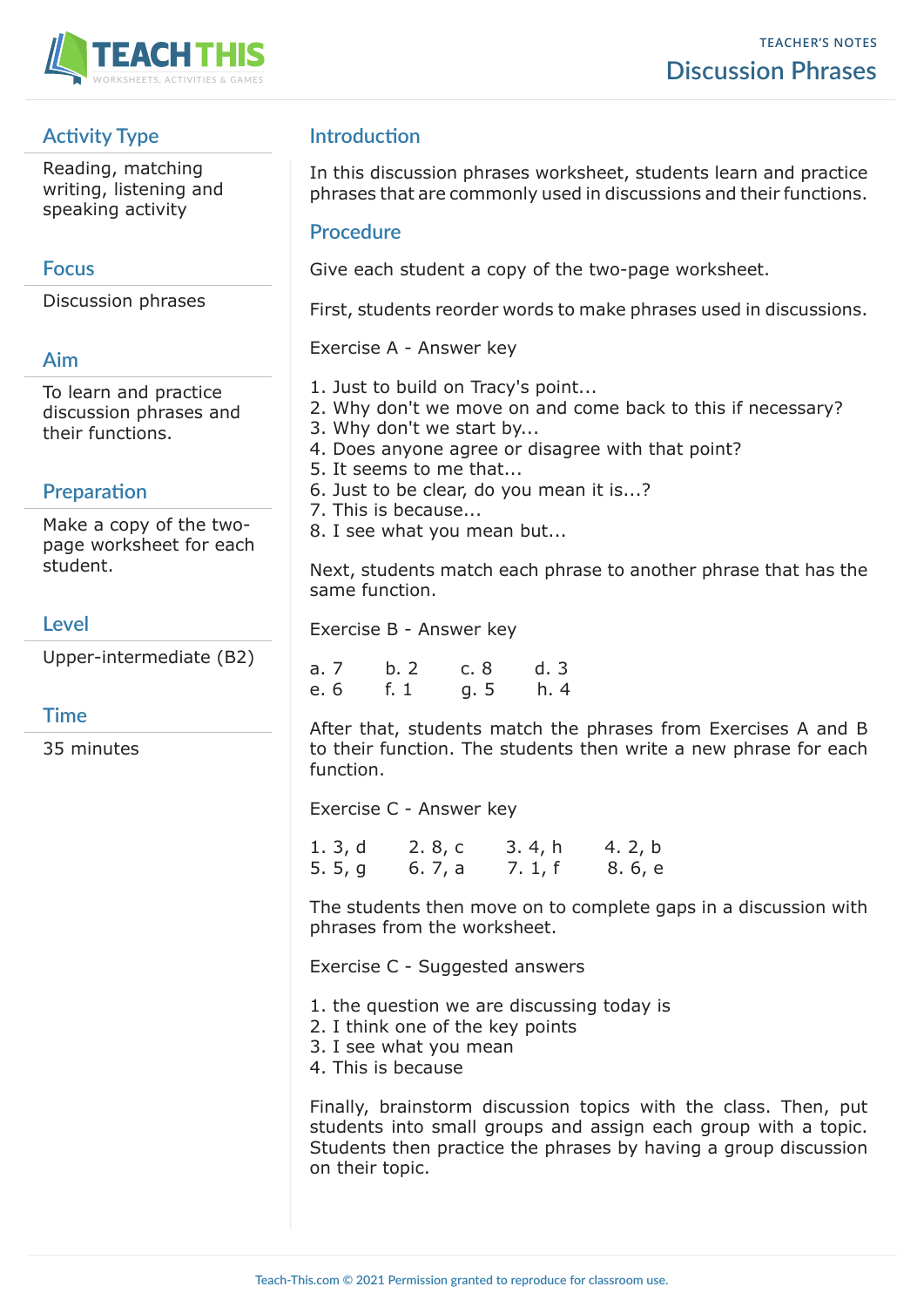

| A. Reorder the words to make phrases used in discussions.        |                                                                               |
|------------------------------------------------------------------|-------------------------------------------------------------------------------|
| 1. build on / Tracy's point / just to                            |                                                                               |
|                                                                  |                                                                               |
| 2. come back to this / if necessary / move on and / why don't we |                                                                               |
|                                                                  |                                                                               |
| 3. we start / why don't / by                                     |                                                                               |
|                                                                  |                                                                               |
| 4. agree or disagree / does anyone / with that point             |                                                                               |
|                                                                  |                                                                               |
| 5. it / to / that / seems / me                                   |                                                                               |
|                                                                  |                                                                               |
| 6. be clear / mean it is / just to / do you                      |                                                                               |
|                                                                  |                                                                               |
| 7. because / is / this                                           |                                                                               |
|                                                                  |                                                                               |
| 8. what you / I see / mean but                                   |                                                                               |
|                                                                  |                                                                               |
|                                                                  | B. Match each phrase above with a phrase below that shares the same function. |
| a. The evidence for this is                                      |                                                                               |
| b. Could we move on to considering?                              |                                                                               |
| c. I am not sure I agree because                                 |                                                                               |
| d. The question up for discussion is                             |                                                                               |
| e. Am I right in understanding that?                             |                                                                               |
| f. I'd like to add to that by saying                             |                                                                               |
| g. I think one of the key points is                              |                                                                               |
| h. What do you think?                                            |                                                                               |